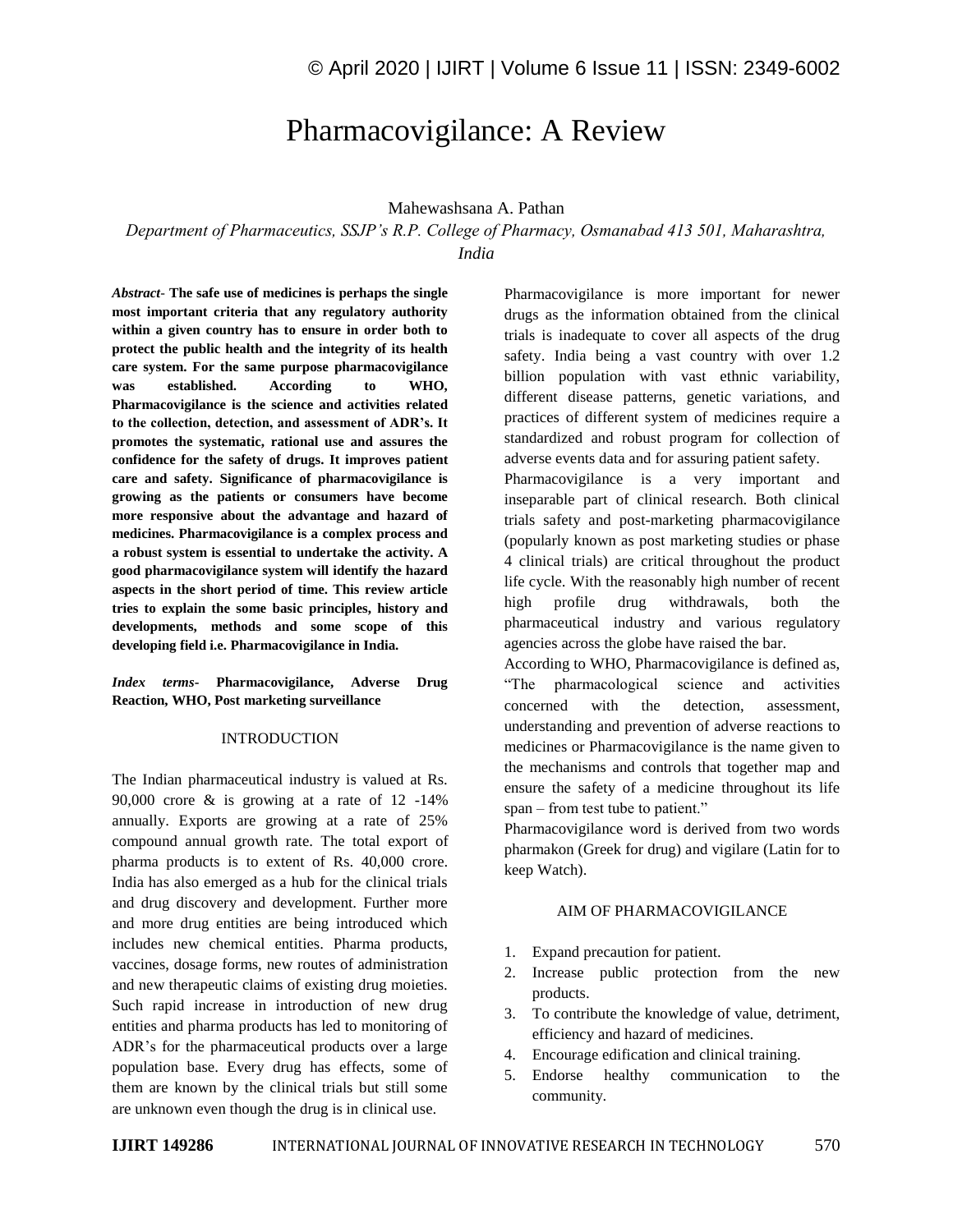6. To promote rational and safe use of medicines.

Adverse Drug Reactions (ADR's):

"ADR is any response to a drug that is noxious and unintended and that occurs in doses used in man for prophylaxis, diagnosis, therapy of disease or for modifications of physiological functions." ADR's are of two types:

Type A ADR's / Augmented / Attenuated or normal response ADR's

Type B ADR's / Unpredictable / Bissare response Table no 1: Some known adverse effects

| Sr.No.         | Drug         | Adverse drug reactions     |
|----------------|--------------|----------------------------|
|                | Thalidomide  | Phocomelia,<br>multiple    |
|                |              | defects                    |
| $\mathfrak{D}$ | Methotrexate | Multiple defects, Fetal    |
|                |              | death                      |
| 3              | Warfarin     | Nose, eye & hand defects,  |
|                |              | growth retardation         |
|                | Aspirin/     | of<br>closure<br>Premature |
|                | Indomathacin | ductus arteriosus          |
| 5              | Insulin      | Severe hypoglycemia        |
|                | Penicillin's | Hypersensitivity reactions |

History of Pharmacovigilance:

Table no 2: The sequential pharmacovigilance developments with special reference to India.

| Year    | Developments                                         |  |  |  |
|---------|------------------------------------------------------|--|--|--|
| 1937    | Death of more than 100 children due to               |  |  |  |
|         | toxicity of sulfanilamide.                           |  |  |  |
| 1950    | Aplastic anaemia reported due<br>to                  |  |  |  |
|         | chloramphenicol toxicity.                            |  |  |  |
| 1961    | Worldwide tragedy due to thalidomide                 |  |  |  |
|         | toxicity.                                            |  |  |  |
| 1963    | 16 <sup>th</sup> world health congregation recognize |  |  |  |
|         | significant to rapid action on ADR's.                |  |  |  |
| 1968    | WHO research project for international               |  |  |  |
|         | drug monitoring on pilot scale.                      |  |  |  |
| 1996    | Global standards level clinical trials               |  |  |  |
|         | initiated in India.                                  |  |  |  |
| 1997    | India attached with WHO ADR's                        |  |  |  |
|         | monitoring program.                                  |  |  |  |
| 1998    | Initiation of pharmacovigilance in India.            |  |  |  |
| 2002    | $67th$ National Pharmacovigilance Center             |  |  |  |
|         | established in India.                                |  |  |  |
| 2004-05 | National<br>India<br>launched                        |  |  |  |
|         | Pharmacovigilance Program.                           |  |  |  |
| 2009-10 | PvPI started.                                        |  |  |  |

ADR's reporting:

Adverse drug reaction reporting involves the receipt, triage, data entering, assessment, distribution, reporting and archeiving of adverse event data and documentation.

The source of ADR's report may include:

- 1. Spontaneous reports from healthcare professionals or patients.
- 2. Solicited reports from patients support program
- 3. Report from clinical and post marketing studies.
- 4. Reports from literature sources
- 5. Reports from media (including social media and websites).
- 6. Reports reported to drug regulatory authorities.

There are four elements of ADR case:

- 1. An identifiable patient.
- 2. An identifiable reporter.
- 3. A suspect drug.
- 4. An adverse reaction

If one or more of these four elements is missing, the case is not a valid ADR report.

| Table no. 3: Drugs banned by CDSCO |  |  |  |
|------------------------------------|--|--|--|
|                                    |  |  |  |

| Drugs              | Reason for ban          |  |  |  |  |
|--------------------|-------------------------|--|--|--|--|
| Terfinadine        | Cardiac arrhythmia      |  |  |  |  |
| Rofecoxib          | Myocardial infarction   |  |  |  |  |
| Valdecoxib         | Heart attack and stroke |  |  |  |  |
| Cisapride          | Cardiac arrhythmia      |  |  |  |  |
| Gatifloxacin       | Hyperglycemia and liver |  |  |  |  |
|                    | damage                  |  |  |  |  |
| Sibutramine        | risk<br>Cardiovascular  |  |  |  |  |
|                    | increases               |  |  |  |  |
| dextropropoxyphene | Cardiac toxicity        |  |  |  |  |
| adderall           | addiction               |  |  |  |  |

Methods of Pharmacovigilance:

- 1. Passive Surveillance
	- a. Spontaneous reports
	- b. Case series
- 2. Stimulated Reporting
- 3. Active Surveillance
	- a. Sentinal sites
		- b. Drug event monitoring
	- c. Registries
- 4. Comparative observational studies
	- a. Cross- sectional studies
	- b. Case control studies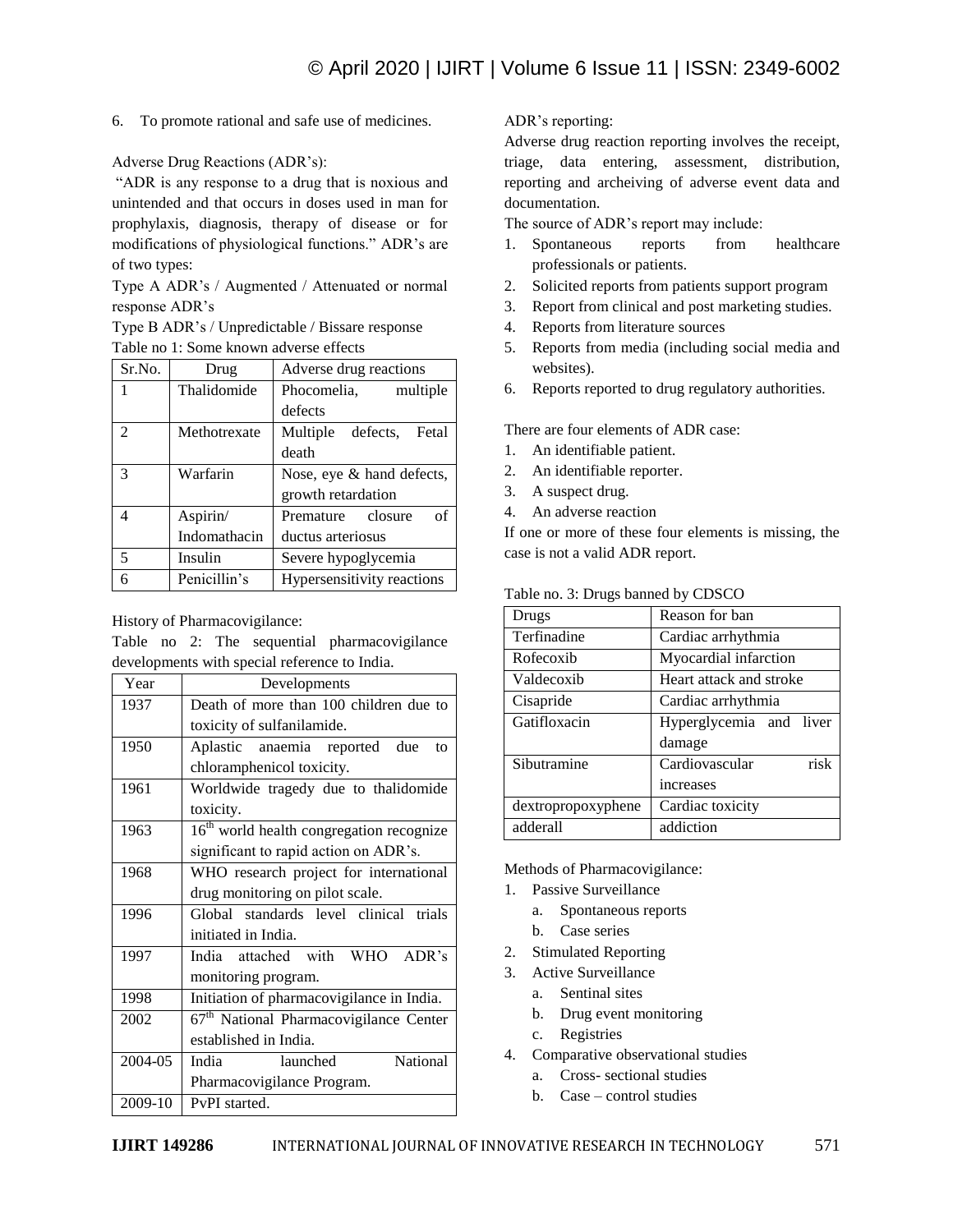- c. Cohort studies
- 5. Targeted clinical investigations
- 6. Descriptive studies.

# WORK FLOW AND DATA PROCESSING IN PHARMACOVIGILANCE

- Pharmacovigilance knowledge is built by accumulation of individual case safety reports and their subsequent analysis.
- Increased knowledge further influences reporting which leads to new data and better information.
- As shown in fig no. 1, data processing can be seen as a series of loops, linked together in a chain.



Fig no 1: Data processing in Pharmacovigilance

Data processing in pharmacovigilance is complex, the process involve many players, from different settings and with different interests, such as-

- 1. Data producers
- 2. Data collectors
- 3. Data custodians
- 4. Data output producers
- 5. Data consumers

### Activities in Pharmacovigilance:



Fig no.2: Activities in Pharmacovigilance

# INTERNATIONAL COLLABORATIONS

1) World health organization (WHO):

More than 100 member nations have system in place.

2) International council on harmonization (ICH)

3) Council for International Organizations of Medical Sciences (CIOMS):

Is a part of WHO, is a globally oriented think tank that provides guidance on drug safety related topics through its working groups.

4) International Society of Pharmacovigilance (ISoP): This is an international non-profit scientific organization, which aims to foster pharmacovigilance both scientifically and educationally.

# CAREER OPPORTUNITIES IN PHARMACOVIGILANCE

Persons trained in Pharmacovigilance and clinical trials research will found good job options in following:

- 1. Clinical research associate
- 2. Clinical research investigator
- 3. Study co-ordinator
- 4. Data manager
- 5. Regulatory affairs manager
- 6. Clinical trials auditor
- 7. Clinical project manager
- 8. Clinical research manager
- 9. Drug safety associate
- 10. Medical writer
- 11. Clinical data manager.

#### **CONCLUSION**

Indian pharmaceutical industry is third largest industry in terms of volume and thirteen largest in terms of value. The market is dominated mainly by branded generic drugs which contribute nearly 70- 80% of the market. Therefore we need a standard pharmacovigilance system for the monitoring of ADR's of drug and assuring patient safety. Reporting of ADR after marketing should be actively encouraged and should involve all those concerned including doctors, pharmacists, nurses and pharmaceutical companies.

#### REFERENCES